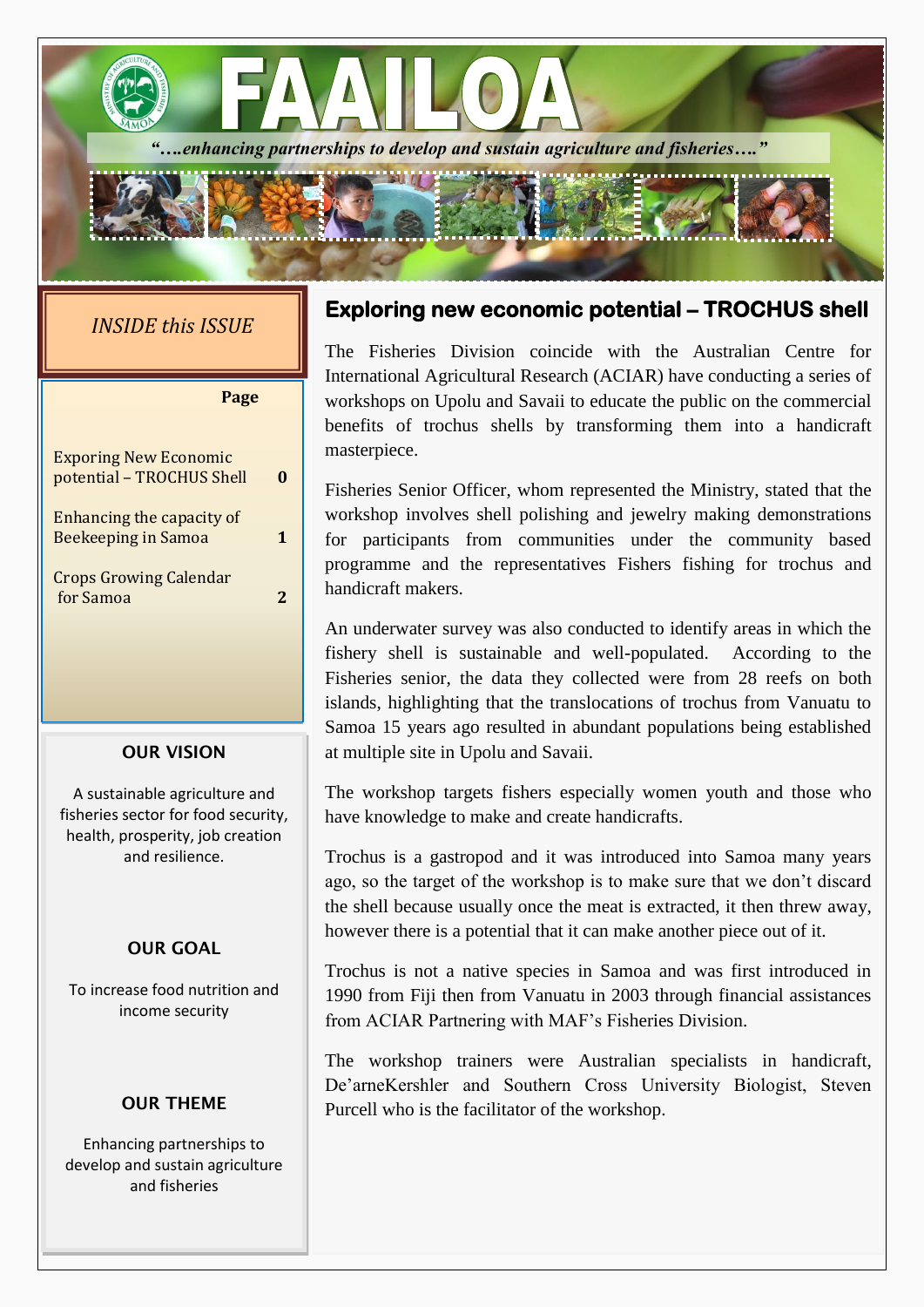## **Enhancing the capacity of beekeeping in Samoa**

The bee keeping development in Samoa is currently developed and assisted by the Ministry of Agriculture and Fisheries under the Crops Division at Nuu and Atele. It has been shared that the bees help a lot in the pollination of fruit trees giving fast and good yields for our farmers. The importation of honey had been prohibited under the Importation Prohibition Order of March 2000 to protect our Samoan bee stock from the major diseases around the world. These diseases are very infectious and are caused by bacterial, fungal spores that produce toxins which can be found in some overseas produced honey and prohibited imported items.



WIBDI, CERES  $&$  ROTARY – other agencies/institutions helping beekeepers.

Horticulturalists from Melbourne, Australia are in Samoa to assist the women's farmer groups and other local farmers in developing the capacity of our bee keepers. These specialists from the Centre for Education and Research in Environmental strategies (C.E.R.E.S) together with staff form Women in Business Development Incorporated (WIBDI) facilitated presentations on the proper keeping of bees to ensure good quality hives and honey. One farmer from the village of Faleasi'u; shared that the presentations helped her see that harvesting the honey can be done by one person; "…it is really helpful because now I am able to harvest and bottle the honey myself." Apart from the presentations, there were also other donations by Rotary which included boxes, smokers and other beekeeping tools for the farmers.